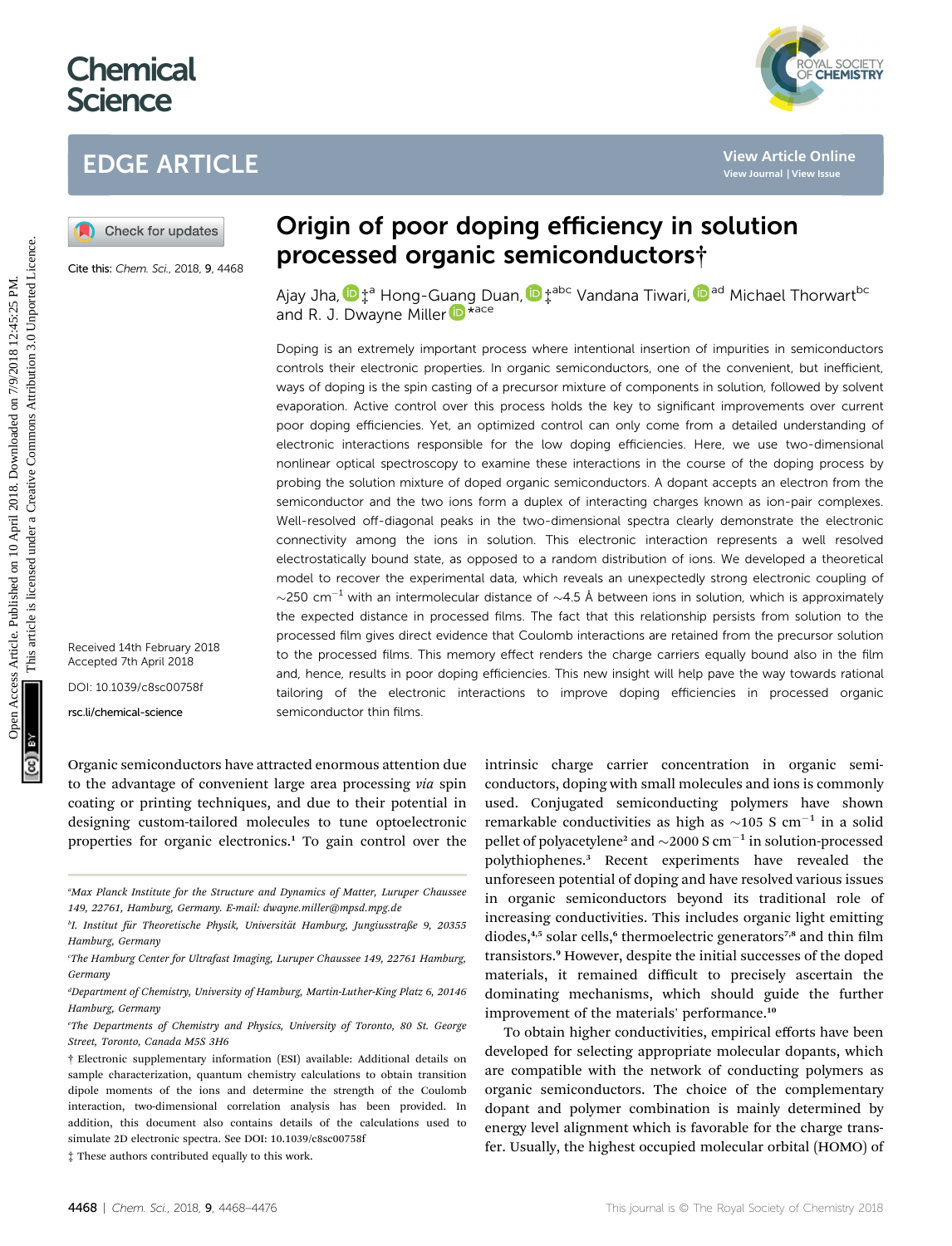the donor lies higher in energy than the lowest unoccupied molecular orbital (LUMO) of the acceptor, which works in most

cases with few exceptions.<sup>11</sup> For p-type doping, the successful donor: acceptor (D:A) pair configuration is a polymer: dopant pair. However, the roles are inverted for n-type doping. To achieve doped conducting polymer films over a desired substrate, a convenient approach is based on a processable solution in which a dopant and a polymer material are codeposited from a solution mixture via spin coating.<sup>12</sup> This technique of D:A mixing in solution leads to the formation of either an ion-pair, where a duplex of interacting charges is formed by electron transfer, or, of a ground state charge transfer complex, where frontier molecular orbitals of the polymer and the dopant hybridize to generate a new set of bonding and antibonding orbitals.<sup>13</sup> How the small-molecule dopants are incorporated in order to achieve these fundamental interaction mechanisms has been an active area of research.<sup>14,15</sup> Amongst these two interaction mechanisms, ion-pair formation has been identified as the dominant effect, which is operative in doped organic semiconductors. The doping efficiency  $(i.e.,$  the number of free charge carriers created per dopant molecule) is completely determined by these prevailing interactions. The strength of the Coulomb interaction within the ion-pairs thereby determines the binding energy of the charge carriers generated after the doping process. Thus, it becomes important to decipher the origin and strength of the dominating interactions in the course of the doping process. Interestingly, the optical signatures and dynamics for the ion-pair formation process can even be observed in the solution mixture used for spin-casting.<sup>16</sup> Although there have been numerous attempts to decipher the nano-morphologies and molecular structures of the doped polymer films using solid-state NMR,<sup>16</sup> IR/Raman spectroscopy, $17$  small-angle neutron or X-ray scattering, $18,19$ electron microscopy<sup>20</sup> and inelastic neutron spectroscopy,<sup>21</sup> there is minimal understanding of the strength of the dominant intermolecular interactions prevailing in the precursor solutions, which dictate the incumbent film properties. A direct determination of the intermolecular interaction strength of the ion pair in solution is needed to formulate the guidelines to gain systematic control over the molecular design for doped organic semiconductor to improve the doping efficiency. In order to develop a specific molecular basis for rational tailoring of molecular interactions in ion pairs within doped polymer materials, we have explored the electronic structure of Equision this higher in energy than the bosts are accepted of necessarily well resolved on the solution of the comparison of the comparison of the comparison of the comparison of the comparison of the comparison of the co

p-doped thiophene-based conjugated polymer, PBTTT (poly(2,5 bis(3-dodecylthiophen-2-yl)thieno[3,2-b]thiophene)) in chlorobenzene as a model system. The dopant used in our studies is tetrafluoro-tetracyano-quinodimethane  $(F_4TCNQ)$ . We employed ultrafast nonlinear two-dimensional electronic spectroscopy to probe the electronic interactions amongst the ion pair in the precursor solution mixture. The use of 2D methods provides a means to directly determine the inhomogeneous distribution of ion pair interactions and equally important the degree of interaction as measured by the effect of electronic coupling on the homogeneous lineshape. Our measurements prove the presence of strong electronic coupling within the ion pair already in solution and this distribution corresponds to

a spectrally well resolved state. We do not observe a broad distribution of interactions as might be expected for well solvated species in which solvation energies overcome Coulomb interactions. In addition, the electronic coupling between the dopant and polymer strongly perturbs electronic structure of the dopant anion, which is inferred from its modulated decay dynamics. We have developed a theoretical model, which allows us to extract the value of the electronic coupling strength to be  $\sim$ 250 cm<sup>-1</sup>, which is unexpectedly large. Likewise, it retrieves an intermolecular distance of  $\sim$ 4.5 Å within the ion-pair distribution. The lineshape indicates a relatively narrow distribution about this charge separated pairs. Using this combination of experimental and theoretical results, a structural model of the ion pair in the precursor solution is established and compared with the postulated model in spin casted films by solid-state NMR<sup>21</sup> to reveal the retained memory of the precursor solution interactions in the films. We conclude that already at the level of the precursor solution, the electronic interaction in the ion pair is fixed and the film inherits this property, which becomes the decisive parameter for the electronic conductivity in the films. Yet, strategies are available for controlling chemical processing at the level of the precursor solution.

## Results and discussion

## $PBTTT/F<sub>4</sub>TCNO: a model system of ion-pair formation in$ doped organic semiconductors

Recent studies of doped PBTTT by  $F_4TCNQ$  have revealed promising values of electrical conductivity from this pair.<sup>16,22</sup> Fig. 1(b) represents the molecular structures of polymer PBTTT and dopant  $F_4TCNQ$ . Polymer PBTTT consists of a thieno [3,2-b] thiophene (TT) core having two fused thiophene rings with 6Ï electrons in each monomeric unit. These TT units are in conjugation with thiophene bridges in the backbone which manifests a broad  $\pi-\pi^*$  absorption in the range of 350 to 640 nm with an evident shoulder at 580 nm as shown in the ESI (Fig.  $S1^{\dagger}$ ).<sup>16</sup> Dopant F<sub>4</sub>TCNQ on the other hand shows a strong dipolar excitation between 350 to 550 nm in chlorobenzene (blue trace in Fig. S1, ESI†). The solution mixture of dopant and polymer in chlorobenzene (dielectric constant  $= 5.6$ ) has been prepared using the protocol reported by Chabinyc and coworkers (see Methods section for details).<sup>16</sup> Black color solution so obtained has 10 wt% of dopant to polymer (molar ratio  $= 0.25$ ), which corresponds to  $\sim$ 4 PBTTT repeat units per F4TCNQ.<sup>16</sup> This solution exhibits a distinct structural band in the range of 650 to 1000 nm as shown in Fig. 1 as brown spheres (also in Fig. S1, ESI†). The measured absorption spectrum of the molecular system shows three peaks at 689 nm, 769 and 869 which are characteristic features of  $F_4TCNQ$  anion's HOMO to LUMO transition  $(D_0 \rightarrow D_1)^{24}$  These pronounced vibronic structures in  $F_4TCNQ$  anion arises from the Franck–Condon displacements along the  $C=C$  stretching vibrational mode of  $\sim$ 1500 cm<sup>-1</sup>.<sup>31</sup> The broadening of these vibronic features is caused by the overlapping PBTTT positive polaron features. Molecular dopants are known to interact with the polymer matrix via two possible fundamental interaction mechanisms, i.e., ion-pair and ground state charge transfer complex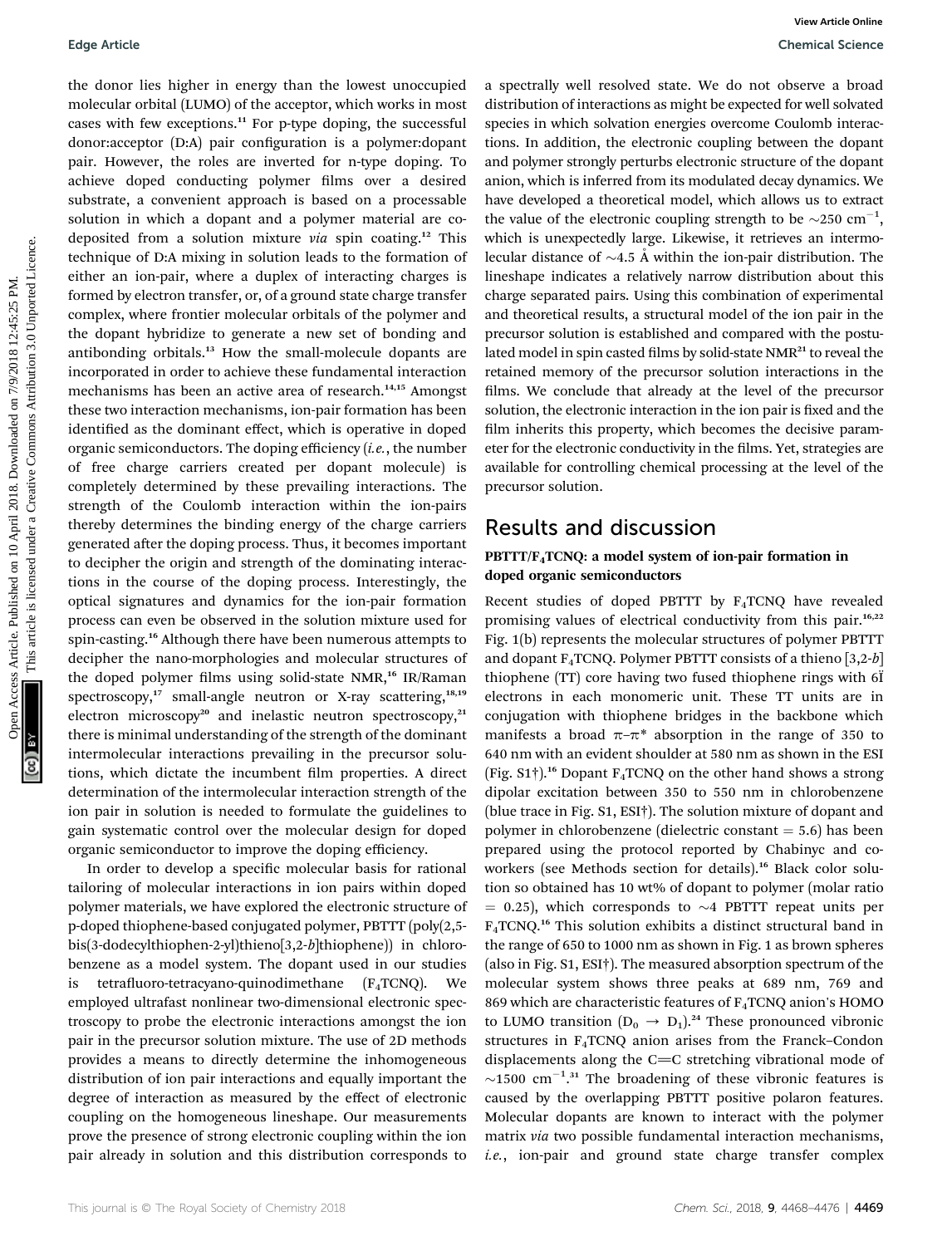

Fig. 1 PBTTT/F4TCNQ: a model system for the ion-pair in p-doped organic semiconductors. (a) Unperturbed energy diagram depicting the electronic states of PBTTT and  $F_4TCNQ$ , which are involved in the formation of the ion-pair. Electron transfer (ET) from PBTTT to F4TCNQ is favored by the sizable energy offset between the ionization energy (IE) of PBTTT ( $-5.1$  eV) and the electron affinity (EA) of  $F_4$ TCNQ  $(-5.2 \text{ eV})$ . The values of the IE and EA of  $F_4$ TCNQ and PBTTT are used from literature report.<sup>16</sup> (b) Chemical structures of the polymer PBTTT and the dopant,  $F_4TCNQ$ , used in this study. (c) Experimental (brown spheres) and calculated (blue circles) absorption spectra of the PBTTT<sup>+</sup>F<sub>4</sub>TCNQ<sup>-</sup> ion-pair at room temperature. The vibronic features in the experimental absorption spectrum in chlorobenzene are diagnostic for the F<sub>4</sub>TCNQ anion ( $D_0 \rightarrow D_1$ ). The blue filled curve represents the laser spectrum used in the two-dimensional electronic spectroscopic measurements which covers the polaron peak,  $P_2$  of PBTTT at 815 nm ( $\sim$ 12 250 cm<sup>-1</sup>) as well as the second vibronic feature at 769 nm ( $\sim$ 13 000 cm $^{-1}$ ) corresponding to the F<sub>4</sub>TCNQ anion.

formation.<sup>13</sup> Since the PBTTT/ $F_4$ TCNQ pair shows diagnostic electronic transitions for the F4TCNQ anion in the solution mixture, we can conclude that PBTTT/F4TCNQ forms an ionpair in solution. Our conclusion is also supported by the fact that the electron affinity of the  $F_4TCNQ$  is higher than the ionization energy of the polymer so that one electron can be transferred from the HOMO of the PBTTT polymer to the LUMO of the  $F_4TCNQ$ , as shown in Fig. 1(a).<sup>16</sup> In the absorption profile of PBTTT/F4TCNQ, the spectral feature for PBTTT cation is rendered invisible due to the overlap with the features stemming from the  $F_4TCNQ$  anion.<sup>16,22</sup> The optical transitions associated with the PBTTT cation and the  $F_4TCNQ$  anion are calculated on a constructed model of the ion-pair (details have been mentioned in Theoretical modeling section) by means of density functional theory (DFT) using CAM-B3LYP with the diffuse basis set of cc-pvdz, which revealed the transition dipole moments of the PBTTT and F4TCNQ ions' electronic transitions with the magnitude of 3.3 and 6.5 Debye, respectively, in the spectral range of 650 to 950 nm (for details, see the ESI†). The feature at 815 nm ( $\sim$ 12 250 cm<sup>-1</sup>) corresponds to the P2 electronic transition associated with the PBTTT cation (blue circles in Fig. 1). Thus, the optical absorption spectrum of PBTTT/ F4TCNQ in chlorobenzene is a superposition of contributions from F4TCNQ anions and PBTTT positive polarons which signifies the presence of ion-pair formation in the solution phase. These electronic transitions of  $PBTTT^{\dagger}F_{4}TCNQ^{-}$  in chlorobenzene can be capitalized to explore the intermolecular electronic interactions in the ion-pair.

## Two-dimensional electronic spectroscopy (2DES) measurements

2DES is a powerful nonlinear optical spectroscopic technique which provides a correlation between the excitation  $(\omega_{\tau})$  and the probing wavelength  $(\omega_{\tau})$  presenting connectivity in different electronic transitions to reveal the electronic coupling between corresponding chromophores.<sup>25-27</sup> This method also provides a direct means to separate inhomogeneous broadening effects from the 2D lineshape to enable a determination of the underlying distribution of nuclear configurations giving rise to the inhomogeneous lineshape. To unveil the interplay of the different electronic transitions and their couplings in PBTTT<sup>+</sup>F<sub>4</sub>TCNQ<sup>-</sup> ion-pair, we have carried out 2DES measurements at room temperature for different waiting times. The details of the experimental set up and the measurement conditions are described in the Methods section. PBTTT/ F4TCNQ in chlorobenzene is excited by an ultrashort laser pulse with the pulse width of 16 fs and the associated spectrum is shown as the blue curve in Fig. 1(c). In order to avoid the interference with the  $0-0$  transition of the  $F_4TCNQ$  anion, the frequency window of the laser spectrum has been judiciously chosen to cover two specific transitions corresponding to the polaron peak of PBTTT at 815 nm  $(\sim 12\ 250\ \text{cm}^{-1})$  and the second vibronic feature at 769 nm  $(\sim 13\ 000\ \text{cm}^{-1})$  of the F4TCNQ anion. Measured 2D spectra (real part) for selected waiting times are shown in Fig. 2(a). Interestingly, the measured 2D spectra for different waiting times show several diagonal and off-diagonal features, which represent the underlying optical transitions and the coupling between them. To identify the individual features, we have marked the diagonal and offdiagonal peaks in the 2DES spectrum for  $T = 50$  fs by (A, B, C) and (D, E, F, I), respectively. The diagonal peak A corresponds to the 0–0 transition between the ground and excited state of the F4TCNQ anion. Since this transition is only weakly absorbed within the laser spectrum as shown in Fig. 1 (blue filled curve), it does not show an appreciable magnitude in the 2DES spectra. The diagonal peak B at  $\omega_{\tau} = 12 250 \text{ cm}^{-1}$  is a signature of the PBTTT positive polaron.<sup>22,28</sup> Peak C at  $\omega_{\tau} = 13000 \text{ cm}^{-1}$  is a strong positive bleach feature and corresponds to the transition to the higher vibrational level of the excited state,  $D_1$  of the  $F_4TCNQ$  anion. It is worth mentioning here that unlike the linear absorption spectrum of  $\operatorname{PBTTT}^+{}F_4\operatorname{TCNQ}^-$  in chlorobenzene in Fig. 1, 2DES is able to resolve the features corresponding to the PBTTT positive polaron as peak B despite its weak transition dipole strength. In addition to the diagonal peaks, 2DES spectra also display clear off-diagonal features. The off-diagonal peaks D and E demonstrate the existence of a noticeable electronic coupling between the transitions corresponding to B and C. Thus, these off-diagonal features are direct evidence of the electronic interaction between the  $F_4TCNQ$  anion and the PBTTT cation. The other set of off-diagonal peaks F and I manifests vibronic coupling between the  $F_4TCNQ$  anion's transitions corresponding to A and C. The absence of any signal at the position F is probably caused by the additional overlapping excited-state absorption features. It is important to realize that the diagonal and off-diagonal peaks are clearly Openios Science<br>
Common access Article is licensed on 10 April 2018. In the specifical science of 2018. The common access are control to the common access are control to the common access are control to the common access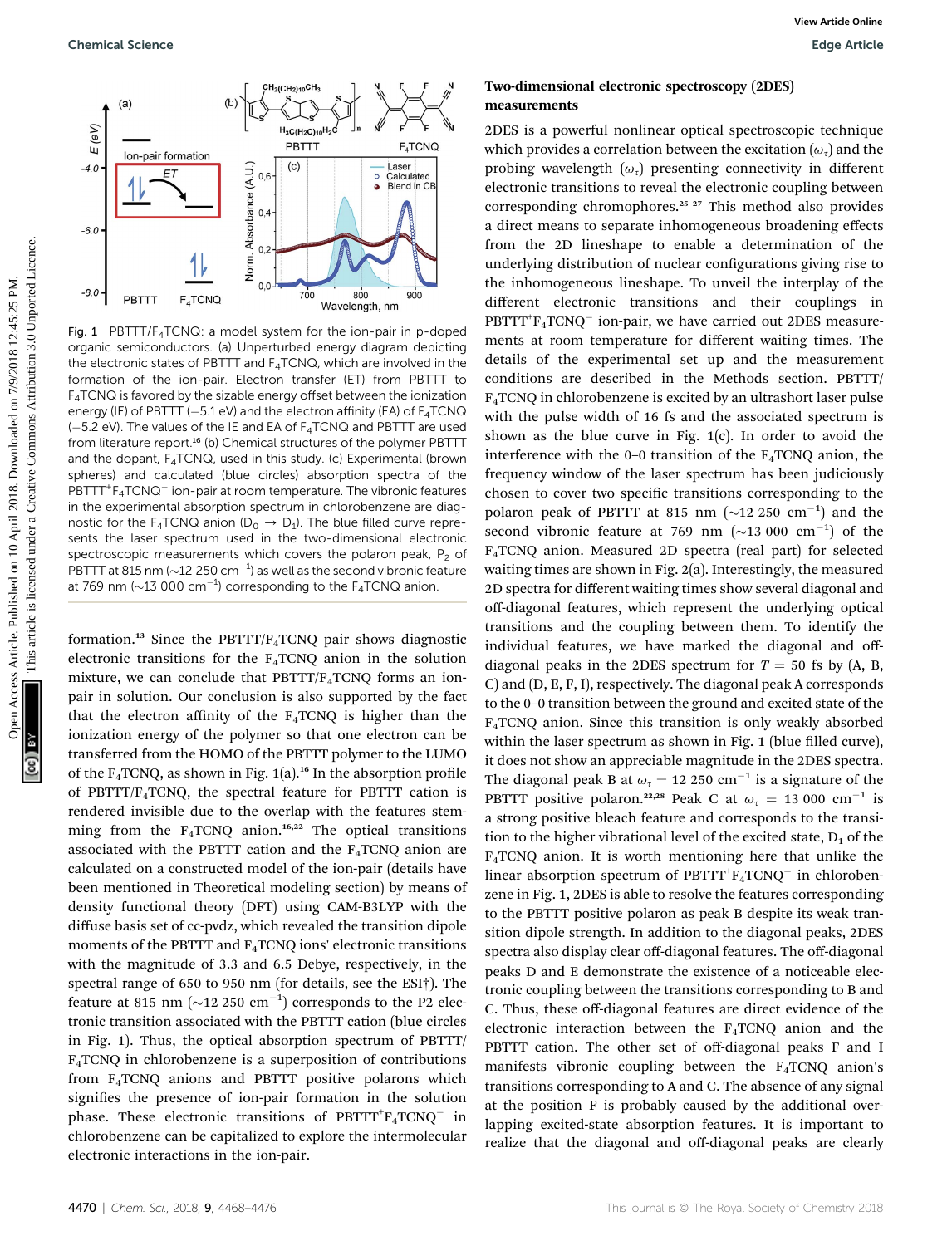

Fig. 2 Experimental 2D electronic spectra (real part) of the PBTTT+F<sub>4</sub>TCNQ<sup>-</sup> ion-pair in chlorobenzene at the selected evolution times. (a) Red and blue peaks represent the photo-induced increase and decrease of the transmission due to the ground-state bleach and the excited-state absorption, respectively. The diagonal and off-diagonal peaks are clearly resolved even at room temperature. They are labeled in the spectrum for  $T = 50$  fs by capital letters (A, B, C) and (D, E, F, I), respectively. The 2D spectra for early time points show a rich structure and they decay rapidly within the initial  $T = 100$  fs, which manifests the decay of the electronic wave packet from the excited state surface back to the ground state via the conical intersection. The spectra are normalized to the maximum of the  $F_4TCNQ$  anion bleach signal. (b) Signature of electronic coherence in 2D correlation map. The off-diagonal peaks at (12 250, 13 000) and (13 000, 12 250)  $cm^{-1}$  demonstrate the presence of electronic coherence in the excitonically coupled electronic states of the PBTTT+F<sub>4</sub>TCNQ<sup>-</sup> ion-pair in chlorobenzene. (c) Ultrafast decay dynamics and frequency analysis. The red curves show the decay kinetics of the selected peaks (B–E) which correspond to the different location in the 2D electronic spectra shown in (a). All the kinetic traces have been fitted to a bi-exponential function shown as black traces.

resolved in the 2D spectra even at room temperature. The specific shape of the 2D spectrum with well defined off diagonal couplings shows a small inhomogeneity of the  $F_4TCNQ$  within the environment of the polymer as a host. The small inhomogeneity of the underlying transition is a direct reflection of the exceptionally homogeneous intermolecular interactions of the F4TCNQ anion through the polymer backbone. Thus, the 2DES spectra clearly resolve the electronic coupling between the polymer cation and the dopant anion within the ion-pair, which are homogeneously interacting in the solution.

The dynamics of the different states can be observed by the time evolution of the 2D electronic spectra, as shown in Fig. 2(a). At  $T = 40$  fs, the diagonal peaks (B and C) and the offdiagonal peaks (D and E) are clearly evident with strong intensities. Additionally, negative features corresponding to excitedstate absorption can also be seen in different frequency regions, which overlap with the strong off-diagonal features. With the time evolution, we observe an increase in the magnitude of the off-diagonal peak I as shown in the 2DES spectrum for  $T = 50$  fs in Fig.  $2(a)$ . It clearly signifies the vibronic coupling between the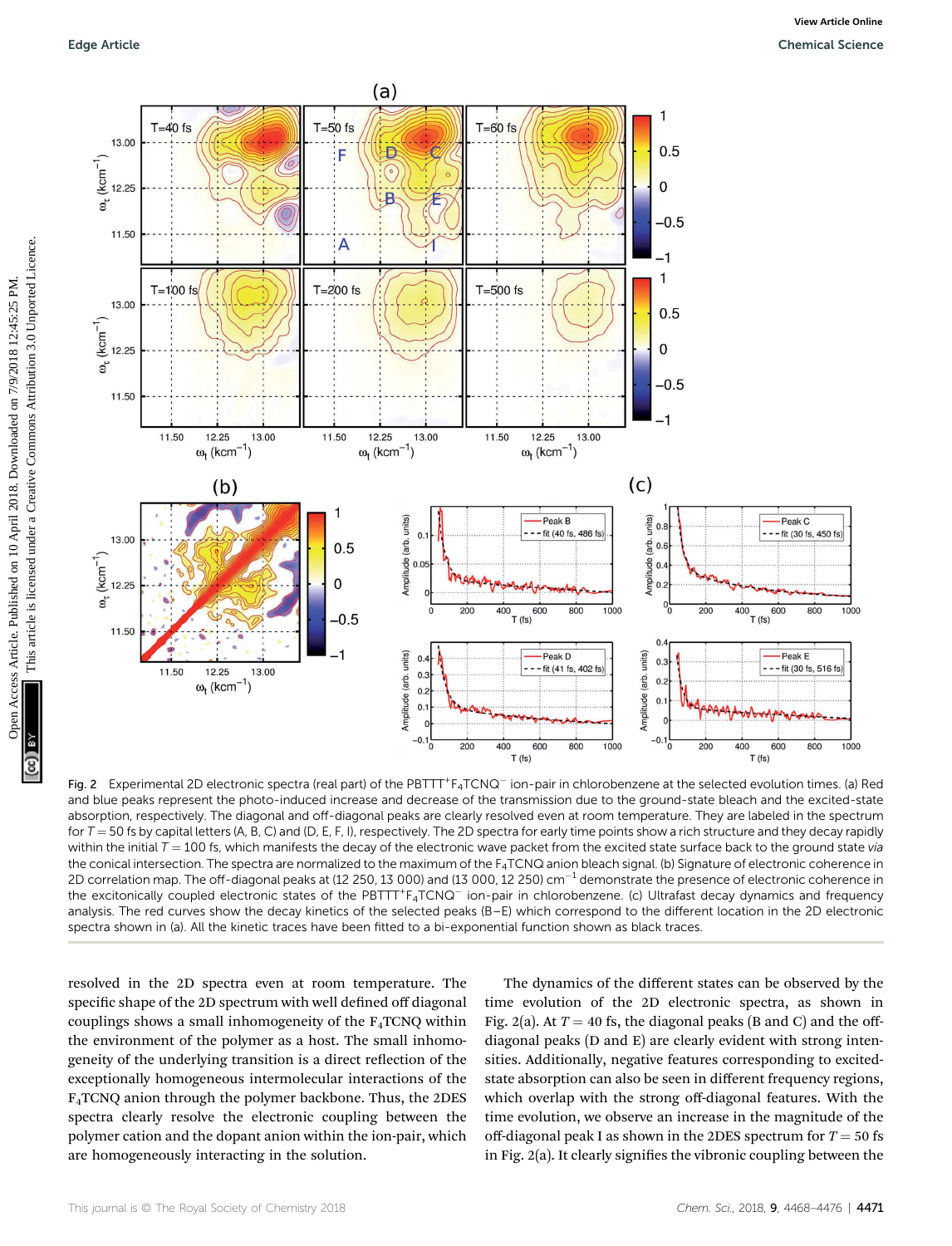A and C transitions of the  $F_4TCNQ$  anion. From the waiting time  $T = 100$  fs, we can observe a rapid decrease in the magnitude of the different spectral features constituting the 2D maps. In fact, the 2D map at  $T = 500$  fs shows only one diagonal peak C corresponding to the  $F_4TCNQ$  anion with an extremely small magnitude. Verlet and co-workers have shown that the lower energy excited state in this  $F_4TCNQ$  anion relaxes within 200 fs  $via$  a conical intersection.<sup>24</sup> Based on this, we can conclude here that in the  $\operatorname{PBTTT}^+\mathbf{F}_4\operatorname{TCNQ}^-$  ion-pair, the electronic wave packet on the excited state surface of the  $F_4TCNQ$  anion undergoes a fast decay back to the ground state via the conical intersection.

To gain further insight into the electronic interaction amongst the ions, we performed a 2D correlation analysis of the residuals obtained by subtracting the underlying global kinetics from the real part of the measured 2D spectra (see the ESI† for the details of the analysis). The 2D correlation map so obtained is shown in Fig. 2(b). It clearly shows two symmetric offdiagonal peaks at (12 250, 13 000) and (13 000, 12 250)  $\text{cm}^{-1}$ , which perfectly complements the electronic energy gap of the transitions in the  $\mathrm{PBTTT}^+\mathrm{F_4TCNQ}^-$  ion-pair. Earlier reports from different groups have demonstrated that the existence of positive correlations in this 2D correlation analysis is a unique signature of electronic coherence.<sup>29,30</sup> Based on this phase correlation, we confirm the presence of electronic coherence in coupled PBTTT<sup>+</sup>F<sub>4</sub>TCNQ<sup>-</sup> in solution. However, we do not observe any evidence of long-lived electronic coherence or that coherence would be prolonged by the vibronic coupling. This is possibly due to the presence of fast decay channels for the excited state wave packet to relax back to the ground state. Secondly, we can quantify the static disorder of 350  $\mathrm{cm}^{-1},$  which the polaron experiences (see ESI† for details). This inhomogeneous broadening gives a relative measure of the coupling of the electronic transitions to the bath. Based on this degree of coupling and resulting site distribution, we can attribute the fast decoherence due to this relative strong interaction with the bath. In addition, the off-diagonal blue peaks manifest the vibronic coupling of 0–1 transitions to the higher ones for the F4TCNQ anion. Operation Science<br>
A and C transitions of the F<sub>C</sub>CMQ axion. From the waling time the Dysolate of the analysis of the access Article is the Creative of the access Article is the access Article in the access Article is lic

In addition, the kinetics of the decay of the photoexcited ions can also be modulated by the presence of interacting counterions, such that the dynamics will reflect the perturbed electronic structure of the constituent ions. To quantify the deactivation dynamics of the dopant  $F_4TCNQ$  anion within the ionpair in chlorobenzene, we have carried out a detailed analysis of the kinetics of selected diagonal and off-diagonal peaks. The results are shown in Fig.  $2(c)$ . Each kinetic trace has been fitted with two exponential decay functions and the retrieved timeconstants are mentioned in the respective kinetic curves. All the traces clearly show one fast decay component with a time constant of <40 fs along with the other longer decay time component of  $\sim$ 500 fs. It is important to point out that Verlet and co-workers have reported a decay time constant of  $\sim$ 200 fs for the  $F_4TCNQ$  anion in the gas phase.<sup>24</sup> Although there has been no report on excited state lifetimes of the  $D_1$  state in solution for the F4TCNQ anion, transient absorption measurements of the TCNQ anion have revealed an increased decay time constant of  $\sim$ 2 ps (alongwith a minor component of  $\sim$ 20 ps) for

the  $D_1$  state in the solution phase as compared to 650 fs in the gas phase<sup>23</sup> In our study, we observe a bi-exponential decay with an ultrafast decay with a time constant of  $\sim$ 30 fs for the D<sub>1</sub> state of the F4TCNQ anion within the ion-pair. This ultrafast decay component hints towards new possible relaxation pathway(s) for the excited state of the  $F_4TCNQ$  anion in the solution mixture. In addition, peak B which corresponds to the polymer polaron, also shows an ultrafast decay time constant of 40 fs along with a slower component of  $\sim 0.5$  ps. Thus, the presence of a strong electronic interaction between ion-pairs greatly modulates the decay dynamics of the constituting ions.

### Theoretical modeling

To understand the experimental data on the quantitative level, we have modeled the optical absorption and 2D electronic spectra of the  $\text{PBTTT}^+ \text{F}_4 \text{TCNQ}^-$  ion-pair. In order to calculate these spectra, we have constructed a model which is shown as the unperturbed energy diagram in Fig.  $3(a)$ . For simplification, we assume that the vibrational mode of  $1500 \text{ cm}^{-1}$  corresponding to  $C=C$  stretching in the  $F_4TCNQ$  anion is harmonic. As discussed earlier, Franck–Condon displacements along this mode cause pronounced vibronic signatures in the absorption spectrum. The vibronic coupling strength (given by the Huang– Rhys factor,  $S = 0.5$ ) was estimated from the absorption spectrum of the TCNQ anion reported earlier.<sup>31</sup> To include the contribution of the observed positive polaron peak B marked in Fig. 2(a), we have added one electronic state with the site energy of 12 250  $\text{cm}^{-1}$  in our model, which is assumed to describe the  $P<sub>2</sub>$  state of the PBTTT cation. In order to attain the small magnitude of peak B as observed in the absorption and the 2D spectra, a large static disorder ( $\Delta = 350 \text{ cm}^{-1}$ ) is included for the polymer chain of PBTTT. The bold arrow labeled as 'CI' in Fig. 3(a) indicates the deactivation pathway of the electronic wave packet from the excited state back to the ground state via the conical intersection. We model this deactivation dynamics in terms of a Lindblad master equation with appropriate decay rates. To calculate the absorption and 2D electronic spectra, we assume that cation and anion of the ion-pair interact due to the parallel  $\pi$ -stacking, which was earlier proposed by Chabinyc and co-workers for PBTTT/ $F_4$ TCNQ in films.<sup>16</sup> It is important to mention here that Sirringhaus and co-workers have proposed a different orientation of the dopant in doped-polymer matrix obtained by solid-state diffusion method.<sup>22</sup> For solution processed films,  $\pi$ -stacking is the dominant interaction mechanism as shown by Chabinyc and co-workers using a combination of solid-state NMR and synchrotron X-ray scattering.<sup>16</sup> To account for the dipolar environment, the systembath model has been developed which include the dipole– dipole interactions between ion-pair and solvent. Further details on the model can be found in the ESI.†

Based on the model, we have calculated the absorption spectrum shown in Fig. 1(c) (blue circles). We observe that the positions for all peaks agree with the experimental absorption spectrum. Moreover, we further examine the validity of the model by calculating 2D electronic spectra and comparing them to the experimental data. The calculated 2D electronic spectra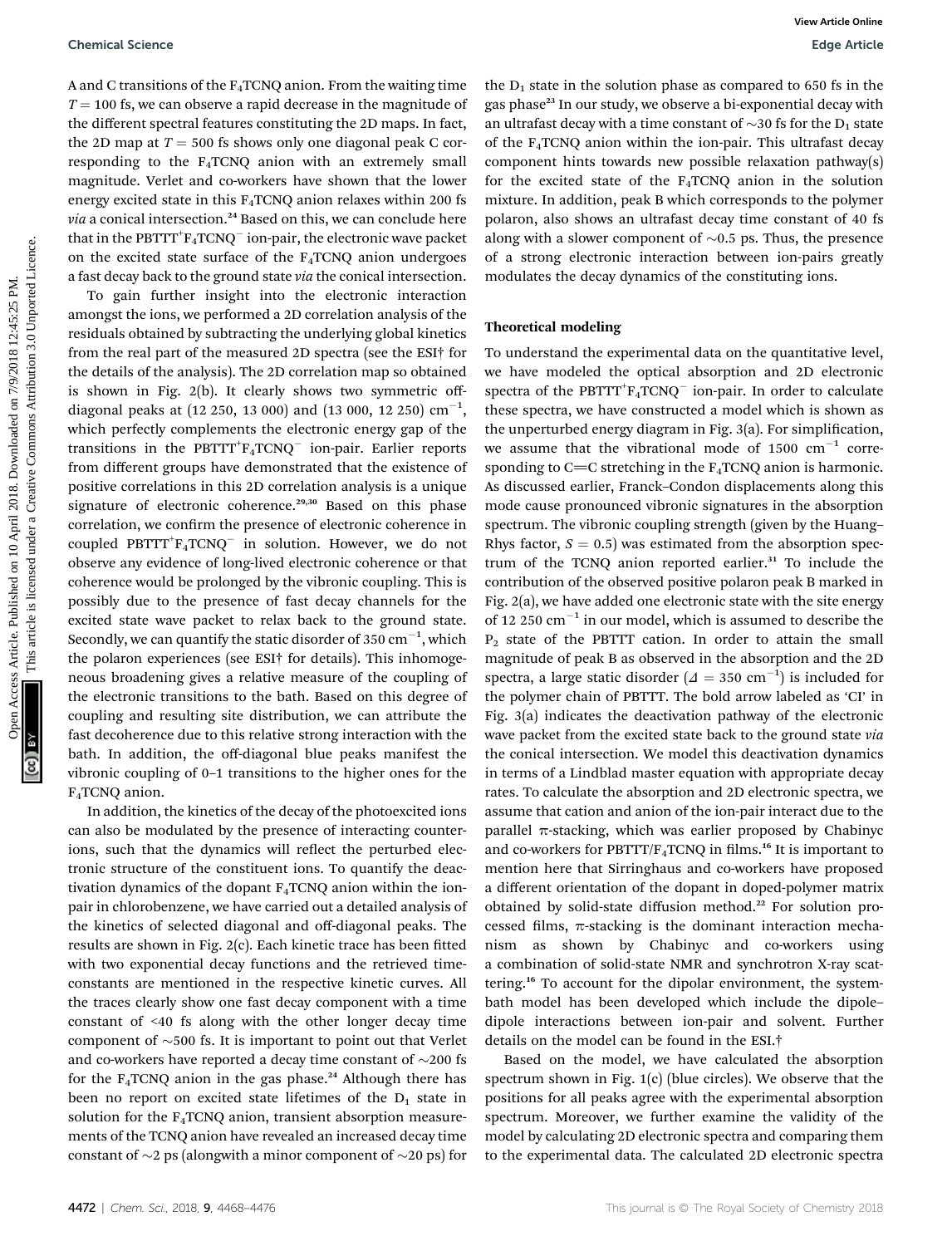

Fig. 3 Theoretical model used for calculating the 2DES spectra. (a) The energy diagram of the proposed model. The vibrational dynamics of F4TCNQ is described by a harmonic oscillator. The polaron formation is modeled by one electronic state which is strongly coupled to the lattice vibrations. (b) Simulated 2D electronic spectra for different waiting times. (c) Comparison of the experimental and the simulated decay dynamics. (d) Proposed molecular configuration of the ion-pair with an intermolecular distance of  $\sim$ 4.5 Å. For the modeling, cation and anion of ion-pair interact vai  $\pi$ -stacking interaction as proposed by Chabinyc and co-workers.<sup>16</sup> To treat the dipolar environment properly, the solvent has been modeled as a thermal bath of harmonic oscillators and the dipole–dipole interaction between the ion-pair and solvent has been included in the system-bath interaction.

for different waiting times are shown in Fig. 3(b). The obtained 2D maps clearly reproduce the experimentally observed diagonal and off-diagonal features along with the population kinetics for the excited states. For comparison, we have examined the decay traces at different points of the calculated 2D spectra and compared them with experimental decays, as shown in Fig. 3(c). The calculated kinetic traces show a fast decay component with a time constant of  $\sim$  50 fs, together with an additional slow decay component as also observed in the experimental kinetic traces. This further confirms the validity of our model of the ion-pair. Based on these simulations, we successfully retrieve a strong electronic coupling of  $\sim$ 250 cm<sup>-1</sup> amongst the ions of the ion-pair. It is worth mentioning that in

spite of a strong electronic coupling, we do not observe any evidence of long-lived electronic coherence in our simulations (details are discussed in Section V of the ESI and in Fig.  $S3\dagger$ ).<sup>32</sup> Using the results of our calculations, we can easily retrieve the distance between the cation and the anion of the ion-pair in the precursor solution obtained by quantum chemistry calculations. The intermolecular distance in the ion-pair is calculated to be  $\sim$ 4.5 Å, as shown in Fig. 3(d) (details of the structure and calculations are provided in the ESI†).

#### Implications for the molecular doping process

Molecular doping in organic semiconductors is achieved by three principle methods: (1) solution processing, where the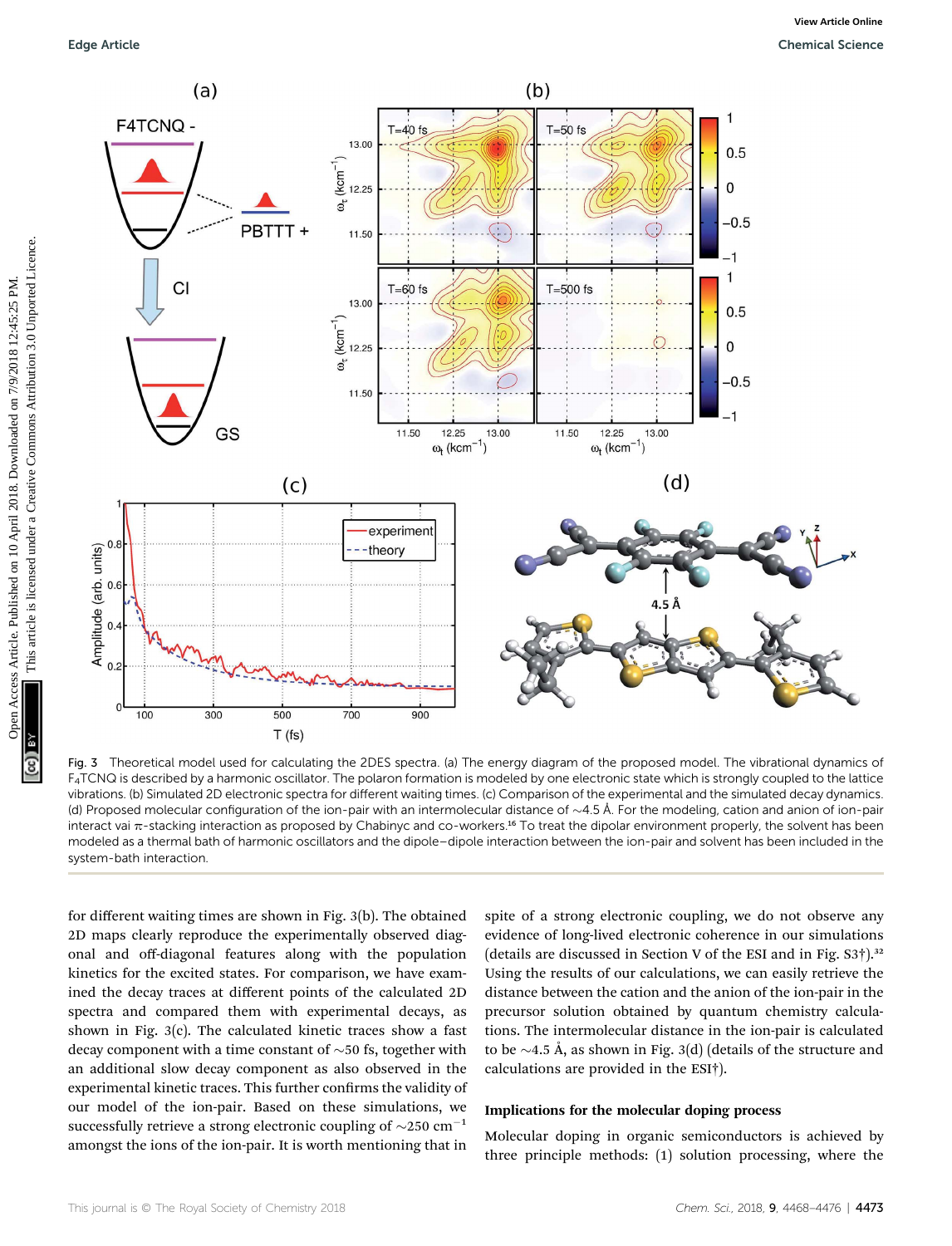dopant is co-deposited with the polymer from the solution; (2) solution sequential processing, where the dopant is spin-casted on top of a pre-deposited polymer film; and, (3) solid-state diffusion, where the dopant is evaporated on top of a predeposited polymer film by spin coating. Ion-pair formation is attained at different stages in these methods. In the solution processing method, the ion-pair can be observed in the precursor solution itself whereas in the other methods, it is attained after diffusion of the dopant inside the pre-ordered polymer lamellar microstructure. Our study reveals that the distance between the constituent ions in the precursor solution is  $\sim$ 4.5 Å which is close to the values of  $\sim$ 4.0 Å observed in solidstate NMR measurements for solution processed films.<sup>21</sup> We can infer that the dopant interaction with the polymer is essentially not modified during the evolution of the dopedpolymer film microstructure from the precursor solution. Thus, our measurements provide direct evidence of a strong electronic coupling amongst the ions of the ion-pair in the pdoped organic semiconductor in solution. This strong electronic coupling is a manifestation of coulombic interaction that renders the charge carriers on the polymer matrix to be bound. Thus, the strong electronic coupling between dopant and polymer contributes to the origin of poor doping efficiency, which, in turn, necessitates the use of higher dopant concentration to achieve a substantial free carrier concentration. But at higher doping ratios, the Fermi level is shown to be pinned by tailing states in the transport gap which leads to the saturation effects.<sup>33</sup> Our results emphasize that in order to obtain a high doping efficiency by a desired dopant:polymer interaction for solution processed films, control lies at the stage of the precursor solution. Thus, it will be important to formulate a quantitative model of the structure–function relationship, which takes the inter-ionic interactions into account in order to predict charge mobilities in doped organic semiconductors. To better formulate this structure–function relationship, we will extend our studies to additional polymer-dopant systems in future. Definite tests of this concept will involve specific comparisons of doping efficiencies correlated to experimentally determined electronic couplings as a quantitative measure of the inter-ionic interactions. Chemical Science<br>
Departue Concepts Article. Downloaded on 10 April 2018. Downloaded on 10 April 2018. Downloaded on 10 April 2018. Downloaded on 10 April 2018. Downloaded the access Article is licensed under the common a

## Conclusions

Using two-dimensional electronic spectroscopic measurements, we have provided direct experimental evidence of strong electronic coupling within the ion-pairs of p-doped organic semiconductors in solution, which is manifest by the wellresolved off-diagonal peaks in the 2D spectra. Our theoretical model simulates the experimental data and unveils an electronic coupling strength of  $\sim$ 250 cm<sup>-1</sup> within the ion-pair. The presence of this unexpectedly strong electronic coupling is also perceived by the modulation of the decay times constant of the  $D_1$  state of the dopant  $F_4TCNQ$  anion, which is a manifestation of Coulomb interaction with the counter ion. Regarding the structure, we have retrieved an intermolecular distance of  $\sim$ 4.5 Å between the ions of the ion-pair in solution, which is similar to the reported value for the solution processed films.

Thus, the dopant–polymer interaction, which crucially determines the doping efficiencies in doped organic semiconductors, remains essentially unchanged during the microstructural evolution of the doped polymer film from the precursor solution. Our work thereby provides a new level of understanding of the ion-pair in doped polymer systems, which underscores the importance of controlling the intermolecular interactions already in the solution phase to obtain the desired properties in solution-processed films. We see synthetic means to sterically limit close electrostatic interactions as one strategy to weaken this interaction and better enable thermal population of high mobility carrier states to satisfy doping requirements.

## Materials and methods

### Sample preparation

Chlorobenzene solvent and F4TCNQ were purchased from Sigma-Aldrich. Polymer PBTTT with  $M_w$  of 40 000–80 000 was purchased from Lumtec, Taiwan. All the materials and solvent were used as received. Blend of PBTTT and F4TCNQ was prepared using earlier reported protocol<sup>16</sup> with slight modification. Firstly, 10 mg  $ml^{-1}$  of orange-red colored solution of F4TCNQ was prepared in chlorobenzene. Since the high concentration solution of F4TCNQ precipitates at room temperature, we heated the solution to 150  $\degree$ C for 30 min and then kept at 110  $\degree$ C. The red color solution of PBTTT in chlorobenzene was prepared using the same temperature conditions by adding 10 mg of PBTTT in 1 ml of chlorobenzene. On addition of the  $F_4$ TCNQ solution and PBTTT solution at 110 °C, the color of the solution changes to wine red indicating the formation of ion-pairs in chlorobenzene which was further confirmed by absorption measurements.

### 2D electronic measurements and experimental conditions

Details of the experimental setup have already been described in earlier reports from our group.<sup>32</sup> Briefly, an all-reflective 2D spectrometer based on a diffractive optic (Holoeye) with a phase stability of  $\lambda/160$  has been used for these measurements.<sup>34</sup>  $\sim$ 16 fs pulses for the 2D electronic measurements have been generated by compressing the laser beam from a home-built nonlinear optical parametric amplifier (NOPA) to the Fourier transform limit using the combination of a prism pair and a deformable mirror (OKO Technologies). The NOPA is pumped by a commercial femtosecond laser Pharos from Light Conversion. The temporal profile of the compressed beam was characterized by frequency-resolved optical grating (FROG) measurements and the obtained FROG traces were analyzed using a commercial program FROG3 (Femtosecond Technologies). A broadband spectrum so obtained carried a linewidth of  $\sim$ 100 nm (FWHM) and was centered at 13 000 cm<sup>-1</sup> which covered the polaron peak,  $P_2$  of PBTTT at 815 nm  $(\sim$ 12 250 cm<sup>-1</sup>) as well as the second vibronic feature at 769 nm  $(\sim 13\ 000\ \text{cm}^{-1})$  corresponding to the F<sub>4</sub>TCNQ anion. An additional component is the Sciencetech spectrometer model 9055 which is coupled to CCD linear array camera (Entwicklungsburo Stresing). The 2D spectra for each waiting time T were collected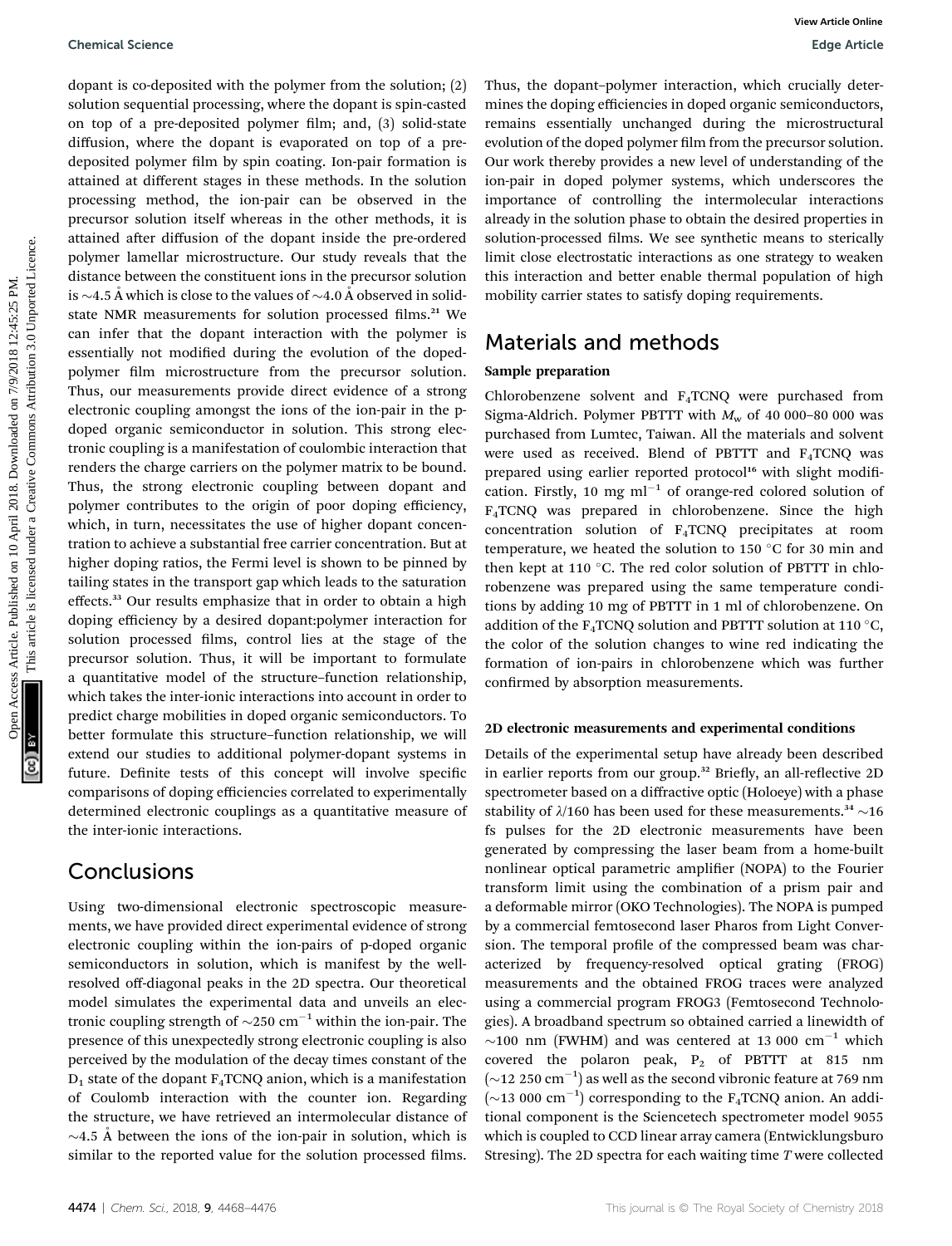by scanning the delay time  $\tau = t_1 - t_2$  in the range of [-128 fs, 128 fs] with a delay step of 1 fs. At each delay step, 200 spectra were averaged to reduce the noise ratio. The waiting time  $T = t_3$  $- t_2$  was linearly scanned in the range of 1 ps with steps of 5 fs. The energy of the excitation pulse is attenuated to 10 nJ with 1 kHz repetition rates for all the measurements. Three pulses are focused on the sample with the spot size of  $\sim$ 80  $\mu$ m and the photon echo signal is generated at the phase-matching direction. A fresh sample solution was prepared for each timeresolved measurement. The sample was filtered using a  $0.2 \mu$ m filter to minimize light scattering, and then sealed in a 1 mm quartz cell (Starna). To avoid the possibility of sample degradation, the cell in the 2D setup was placed on a precise 2D translator and moved at a speed of  $\sim$ 20 cm s<sup>-1</sup> in both directions. Absorption spectrum of the sample was measured before and after the measurements using a Shimadzu spectrometer (UV-2600), and no noticeable change was observed. Equise Article<br>
Up scanning the clays type  $t = t$ ,  $t$  in the magne of  $t = 18$ , as they will be arbitrary the common access the set of the set of the set of the set of the set of the set of the set of the set of the set of

#### Data analysis

2D spectra have been retrieved from the measured photon-echo (PE) signals using the earlier reported procedure.<sup>26</sup> Briefly, the PE-traces were extracted from the heterodyne signals and transformed along the delay axis  $\tau$  using numerical Fourier transforms which provides frequency axis,  $\omega_{\tau}$ . The observation axis of the spectra corresponding to spectrometer's wavelength scale, were interpolated to the equally-spaced frequencies  $\omega_{\tau}$ . Using the "invariant theorem", <sup>26</sup> phasing of the obtained 2D spectra was performed which provide the correct delay of the local oscillator (LO)-filter used. Phasing of the PE heterodyne signal was performed based on the PP signal at the particular waiting time. The stability of the 2D measurements has been examined by the LO delay.

### Theoretical calculations

The charge-neutral molecular systems, PBTTT and F4TCNQ are initially optimized by semi-empirical methods and the obtained structures are further optimized by density functional theory. The subsequent molecular structures of the PBTTT cation and the F4TCNQ anion are obtained by using CAM-B3LYP with the diffuse basis of cc-pvdz. The associated optical transitions are calculated and the transition dipole moments of the PBTTT cation and the  $F_4TCNQ$  anion are obtained with the magnitude of 3.3 and 6.5 Debye, respectively. The optimized molecular structures are shown in the ESI as Fig. S2.† To further quantify the experimental results, we assume that cation and anion of the ion-pair interact in the parallel  $\pi$ -stacking orientation, which was earlier proposed by Chabinyc and co-workers for  $PBTTT/F_4TCNQ$  in films.<sup>16</sup> We have calculated the absorption and the 2D electronic spectra using a model shown in Fig. 3(a). The first-order correlation function of the transition dipole is calculated by the time non-local (TNL) master equation.35,36 In our system-bath model, dipolar solvent has been modeled as a thermal bath of harmonic oscillators and the dipole–dipole interaction between ion-pair and solvent has been taken into account as the system-bath interaction. In order to calculate the 2D spectra, time-dependent master equations are calculated

using TNL method and the photon-echo signal is obtained by selecting the phase-matching direction.<sup>37</sup> Complete details of the calculations are given in the ESI.†

## Conflicts of interest

The authors declare that they have no competing financial interests.

## Acknowledgements

This work was supported by the Max Planck Society and the Excellence Cluster "The Hamburg Center for Ultrafast Imaging – Structure, Dynamics and Control of Matter at the Atomic Scale" of the Deutsche Forschungsgemeinschaft. H.-G. D. acknowledges financial support by the Joachim-Hertz-Stiftung Hamburg within a PIER fellowship. The authors thank V. I. Prokhorenko for help with the 2D setup and for providing the 2D data analysis software. Helpful discussions with Dr Jyotishman Dasgupta (TIFR) is also acknowledged. Open Access funding provided by the Max Planck Society.

## References

- 1 A. J. Heeger, Angew. Chem., Int. Ed., 2001, 40, 2591.
- 2 R. Friend, Conductive Polymers II: From Science to Applications Vol. 2 (RAPRA review reports, Rapra Technology, 1993), 1993.
- 3 G. Inzelt, Conducting Polymers, Springer, 2012.
- 4 A. C. Arias, J. D. MacKenzie, I. McCulloch, J. Rivnay and A. Salleo, Chem. Rev., 2010, 110, 3.
- 5 Q. B. Pei, G. Yu, C. Zhang, Y. Yang and A. J. Heeger, Science, 1995, 269, 1086.
- 6 Y. Zhang, H. Q. Zhou, J. Seifter, L. Ying, A. Mikhailovsky, A. J. Heeger, G. C. Bazan and T. Q. Nguyen, Adv. Mater., 2013, 25, 7038.
- 7 O. Bubnova, Z. U. Khan, A. Malti, S. Braun, M. Fahlman, M. Berggren and X. Crispin, Nat. Mater., 2011, 10, 429.
- 8 G. H. Kim, L. Shao, K. Zhang and K. P. Pipe, Nat. Mater., 2013, 12, 719.
- 9 B. Lüssem, M. L. Tietze, H. Kleemann, C. Hoßbach, J. W. Bartha, A. Zakhidov and K. Leo, Nat. Commun., 2013, 4, 2775.
- 10 S. N. Patel, A. M. Glaudell, K. A. Peterson, E. M. Thomas, K. A. O'Hara, E. Lim and M. L. Chabinyc, Sci. Adv., 2017, 3, e1700434.
- 11 K. Walzer, B. Maennig, M. Pfeiffer and K. Leo, Chem. Rev., 2017, 107, 1233.
- 12 E. E. Aziz, A. Vollmer, S. Eisebitt, W. Eberhardt, P. Pingel, D. Neher and N. Koch, Adv. Mater., 2007, 19, 3257.
- 13 I. Salzmann, G. Heimel, M. Oehzelt, S. Winkler and N. Koch, Acc. Chem. Res., 2016, 49, 370.
- 14 I. Salzmann, G. Heimel, S. Duhm, M. Oehzelt, P. Pingel, B. M. George, A. Schnegg, K. Lips, R. Blum, A. Vollmer and N. Koch, Phys. Rev. Lett., 2012, 108, 305502.
- 15 A. Mityashin, Y. Olivier, T. Van Regemorter, C. Rolin, S. Verlaak, N. G. Martinelli, D. Beljonne, J. Cornil, J. Genoe and P. Heremans, Adv. Mater., 2012, 24, 1535.